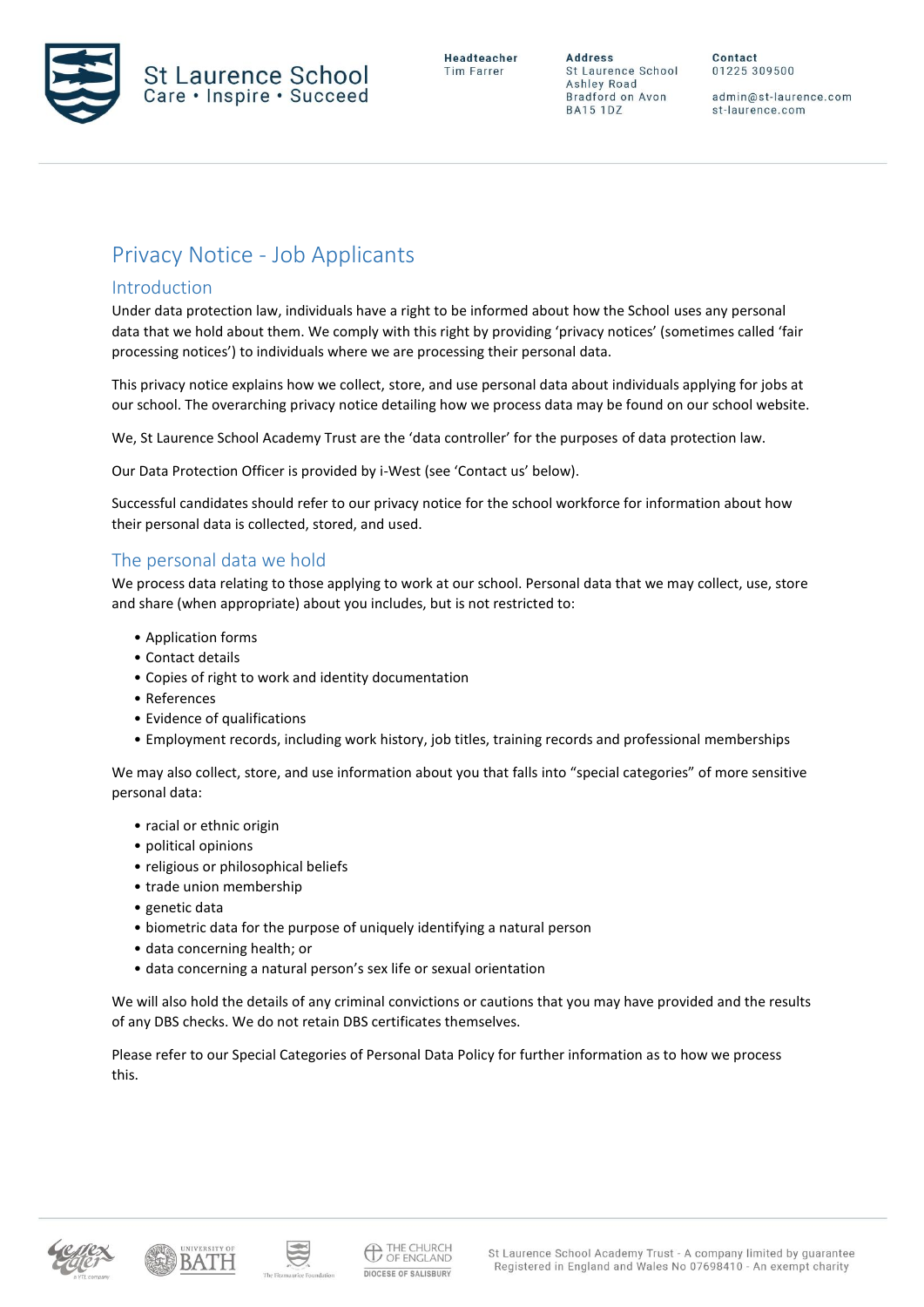

Contact 01225 309500

admin@st-laurence.com st-laurence.com

## Why we use this data

The purpose of processing this data is to aid the recruitment process by:

- Enabling us to establish relevant experience and qualifications and information provided to assist us to appoint the most suited candidate for the advertised position
- Facilitating safe recruitment, as part of our safeguarding obligations towards pupils
- Enabling equalities monitoring
- Ensuring that appropriate access arrangements can be provided for candidates that require them

## Our lawful basis for using this data

We only collect and use personal information about you when the law allows us to. Most commonly, we use it where we need to:

- Take steps to enter into a contract (e.g. employment contract with you)
- Comply with a legal obligation
- Carry out a task in the public interest

Less commonly, we may also use personal information about you where:

- You have given us consent to use it in a certain way
- We need to protect your vital interests (or someone else's interests)

Where we process more sensitive data (known as special category personal data) on you we need an additional legal basis. The bases we mainly use are:

- Legal obligation
- Substantial public interest:
	- Statutory and government purposes (e.g. Ofsted, DfE)
	- Equality of opportunity or treatment
- Explicit consent
- For the purpose of medical diagnosis and prevention (e.g. School nurse Team, ensuring staff are aware of allergies)
- To maintain your vital interests where consent is physically or legally incapable of giving consent (e.g. where you are unconscious and in need of medical assistance), and where your health data is then shared)

Where you have provided us with consent to use your data, you may withdraw this consent at any time. In such cases, we will cease to process the data unless another lawful basis applies – for example in connection with our safeguarding responsibilities. We will make this clear requesting your consent and explain how you go about withdrawing consent if you wish to do so.

Some of the reasons listed above for collecting and using personal information about you overlap, and there may be several grounds which justify the school's use of your data.





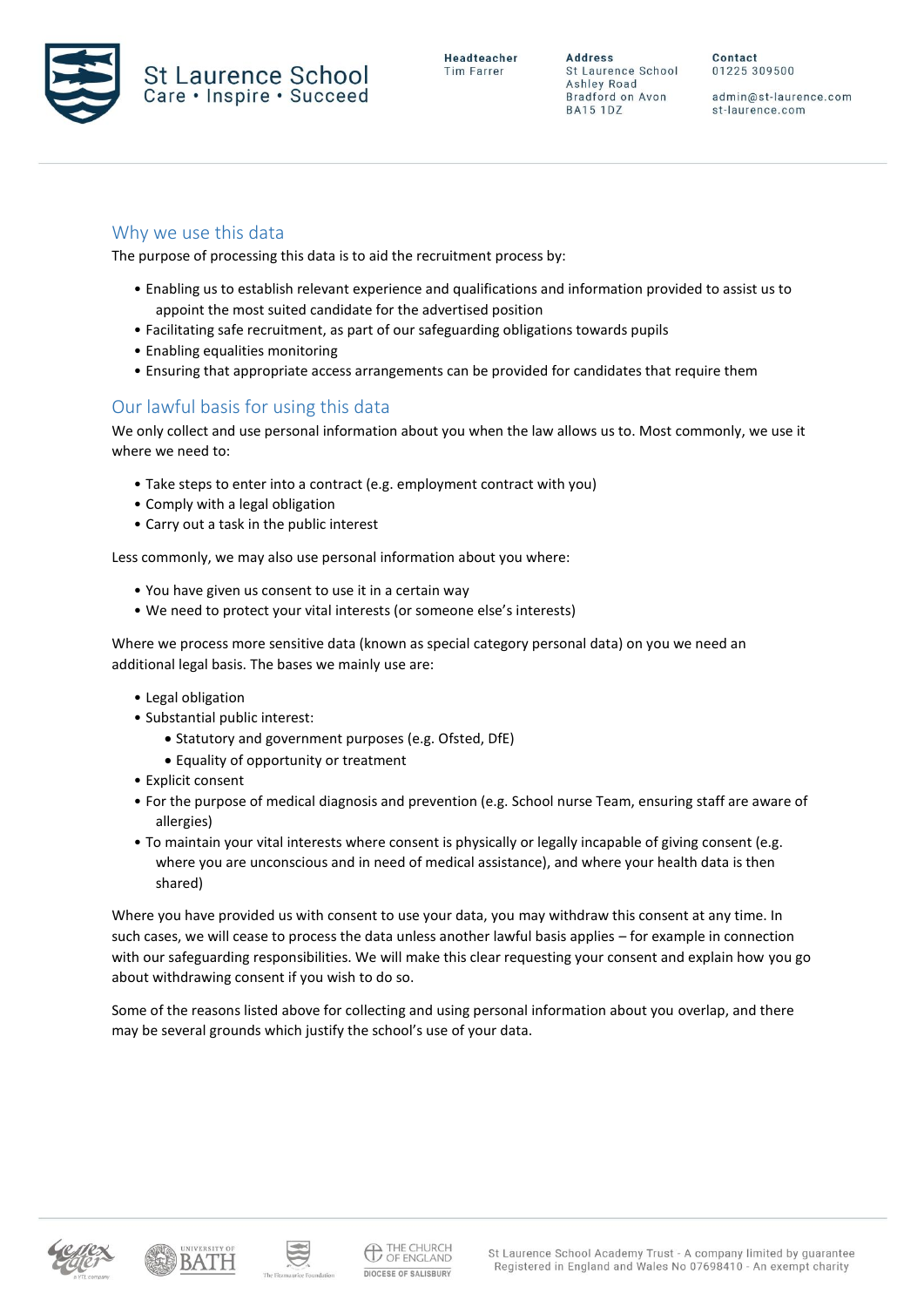

**Address** St Laurence School Ashley Road Bradford on Avon **BA15 1DZ** 

Contact 01225 309500

admin@st-laurence.com st-laurence.com

# Collecting this information

As part of the recruitment process, we are required to collect certain information from you to comply with our legal responsibilities, and mandatory fields on application forms must be fully completed. However, you can choose whether or not to provide some information to us for example information required in connection with equal opportunities monitoring. Whenever we seek to collect information from you, we make it clear whether you must provide this information (and if so, what the possible consequences are of not complying), or whether you have a choice.

#### How we store this data

Personal data we collect as part of the job application process is stored in line with our data retention policy, which is available upon request. For unsuccessful candidates the information is retained for 6 months after the date of the appointment. For successful candidates this is held for the duration of your employment, plus 6 years after termination of your employment, unless there is good reason for us to retain it for a longer period – for example in conjunction with our safeguarding responsibilities or if notified of a legal claim.

When it is no longer required, we will delete or securely dispose of your information.

## Data sharing

We do not share information about you with any third party without your consent unless the law and our policies allow or require us to do so.

Where it is legally required or necessary (and it complies with data protection law), we may share personal information about you with:

- Our local authority or other statutory bodies to meet our legal obligations to share certain information with it, such as shortlists of candidates for a headteacher position
- Suppliers and service providers to enable them to provide the service we have contracted them for, such as HR and recruitment support
- Professional advisers and consultants
- Employment and recruitment agencies

## Transferring data internationally

Where we transfer personal data from the UK to a country or territory outside the European Economic Area, we will do so in accordance with data protection law.

#### How to access the personal information we hold about you

Individuals have a right to make a 'subject access request' to gain access to personal

information that the school holds about them.

If you make a subject access request, and if we do hold information about you, we will:

- Give you a description of it
- Tell you why we are holding and processing it, and how long we will keep it for
- Explain where we got it from, if not from you
- Tell you who it has been, or will be, shared with
- Let you know whether any automated decision-making is being applied to the data, and any consequences of this
- Give you a copy of the information in an intelligible form